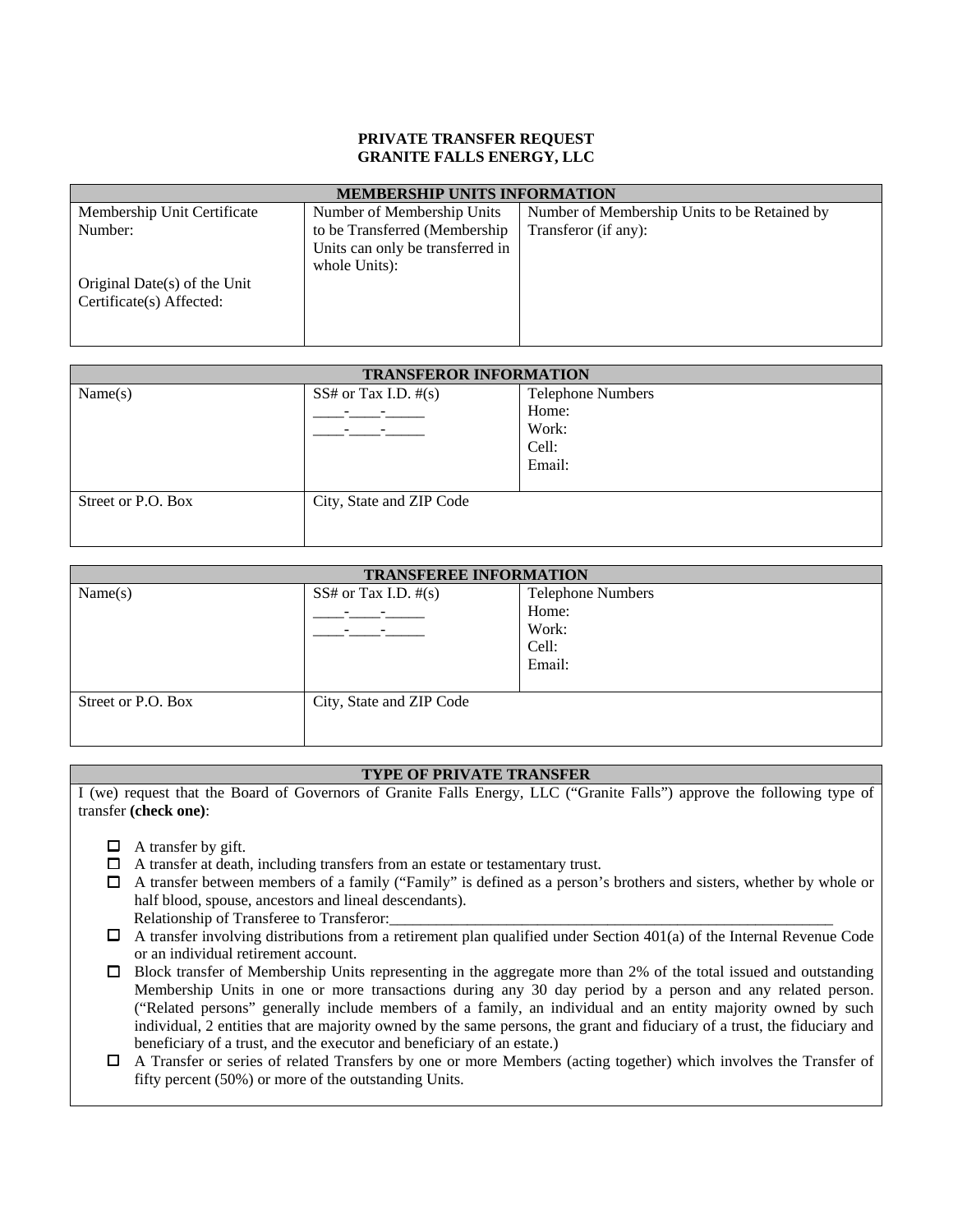### **SECURITY INTERESTS**

Transferor certifies that (choose one):

- $\Box$  Transferor has not granted to a lender a security interest in the Membership Units.
- $\Box$  Transferor has granted to a lender a security interest in the Membership Units and the lender's consent and transfer instructions accompany any delivery of this form.

# **DOCUMENTS**

Transferor and Transferee must enclose with this Private Transfer Request: (1) the Membership Units certificate referenced above or an affidavit declaring that Transferor has lost or misplaced such Membership Units certificate (Note: Transferor must sign the reverse side of the Membership Unit certificate), (2) the lender's consent and transfer instructions, if the Transferor has granted to a lender a security interest in the Membership Units, (3) an executed counterpart signature page to Granite Falls' Operating and Member Control Agreement for each transferee that is not already a member, and (4) copies of all relevant documents that will assist the Board of Governors in determining if the transaction qualifies as a private transfer.

 If the transfer is requested due to a member's death a certified copy of a death certificate, letters of appointment, or designation of attorney form is required.

If the transfer is to a trust copies of the following pages in the trust investment must be included: the title page, signature page and page indemnifying the trustee.

 If the transfer is to a corporation, partnership or limited liability company, a corporate resolution and the bylaws, operating agreement or partnership agreement must be provided.

### **WARRANTIES AND REPRESENTATIONS**

- 1. Transferor and Transferee acknowledge that this transfer is incomplete and invalid until the Board of Governors of Granite Falls approves this Private Transfer Request;
- 2. Transferee, as a member of Granite Falls, agrees to be bound and governed by each and all provisions, rules and regulations of the Articles of Organization and Operating and Member Control Agreement and, if applicable, policies of Granite Falls, all as amended from time to time;
- 3. Transferee intends to acquire the Units for his/her/its own account without a view to public distribution or resale and that he/she/it has no contract, undertaking, agreement or arrangement to sell or otherwise transfer or dispose of any Units or any portion thereof to any other person;
- 4. Transferee understands that there is no public market for Granite Falls' Membership Units, that the Membership Units do not trade on a national exchange or automatic quotation system, that no such market is expected to develop in the future and that there are significant restrictions on the transferability of the Membership Units;
- 5. Transferee has received a copy of the Granite Falls' Operating and Member Control Agreement, and understands that he/she/it and the Membership Units will be bound by the provisions of the Operating and Member Control Agreement which contains, among other things, provisions that restrict the transfer of Membership Units;
- 6. Transferee understands that the Units are subject to substantial restrictions on transfer under applicable tax and securities laws along with restrictions in the Granite Falls' Operating and Member Control Agreement and agrees that if the Membership Units or any part thereof are sold or distributed in the future, the Transferee shall sell or distribute them pursuant to the terms of the Operating and Member Control Agreement, and the requirements of the Securities Act of 1933, as amended, and applicable tax and securities laws;
- 7. Transferee and Transferor agree to indemnify and hold Granite Falls harmless for any damage, loss, cost, or liability (including legal fees and the cost of enforcing this indemnity) arising out of or resulting from the improper transfer of Units from the Transferor to the Transferee;
- 8. Transferee understands that Granite Falls will place a restrictive legend on any certificate representing any Unit containing substantially the following language as the same may be amended by the Governors of Granite Falls in their sole discretion: